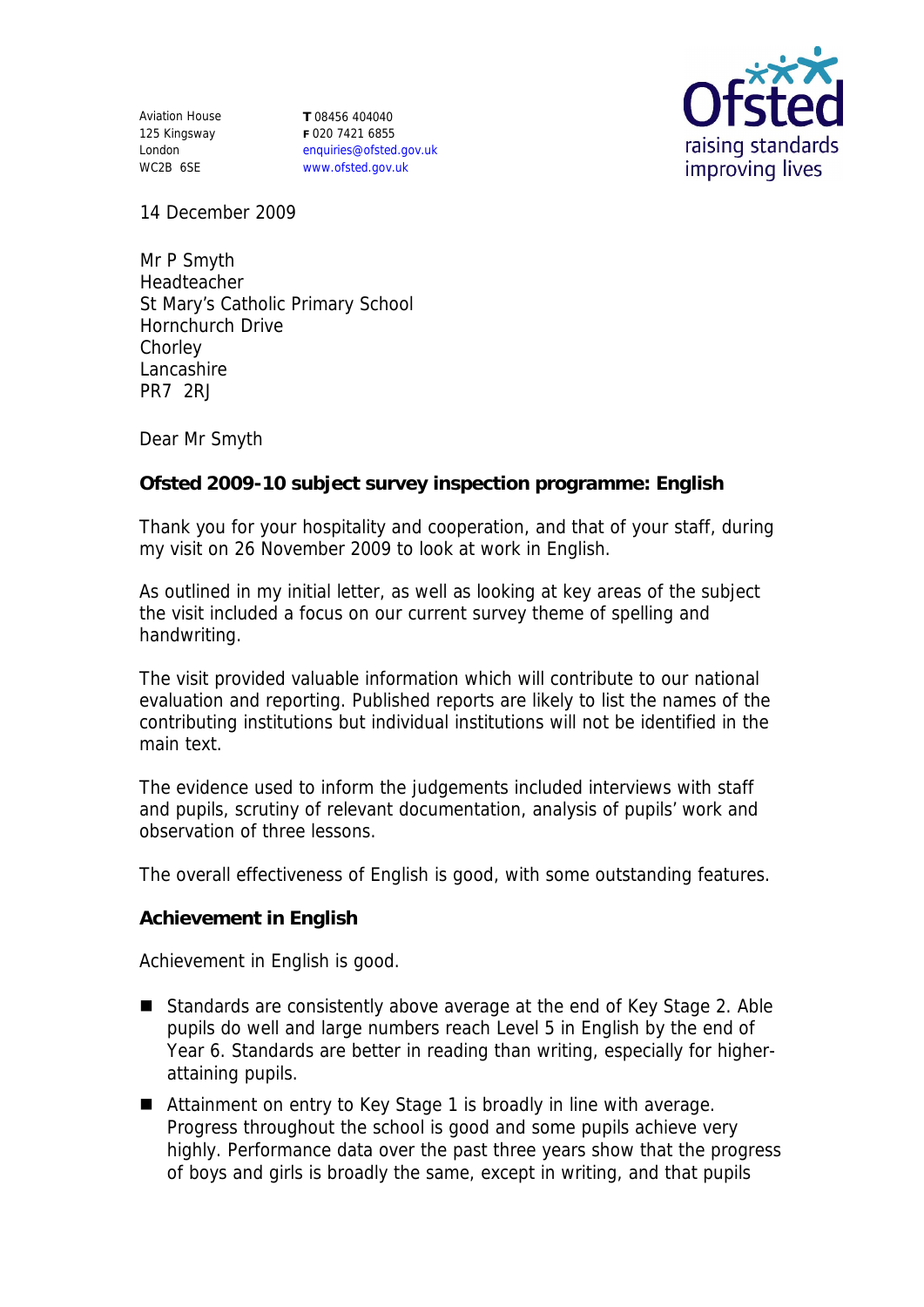with special educational needs and/or disabilities also make good progress.

**Progress in the lessons observed was good overall. Pupils are very well** behaved and keen to do well. They work well together and show initiative, where opportunities are provided. Many pupils speak confidently and with maturity.

## **Quality of teaching in English**

The quality of teaching in English is good.

- **Pupils enjoy English lessons, especially reading activities and drama; they** say that teachers make learning fun.
- Lessons observed were good overall and the quality of some teaching was outstanding. Relationships were good and lessons were planned well. In particular, teachers provided well for the needs of pupils through additional support and differentiated materials. In the most effective teaching, pupils were motivated by clear learning objectives, lively activities such as role-play, and high expectations that enabled them to make very good progress.
- Assessment is good. There is a consistent approach to individual targets in writing for pupils that enables them to identify the next steps in their learning. Progress is reviewed regularly with teachers. Most marking is thorough and positive. The best is very effective in helping pupils to understand their areas of weakness but some teachers miss opportunities to point out more clearly how pupils' work can be improved.

**Quality of the curriculum in English**

The curriculum in English is outstanding.

- **Pupils enjoy reading and this is supported well by the good library facilities** and a wide range of texts throughout school.
- There is a clear and well-structured scheme of work for English across all key stages. The curriculum is broad, balanced and engaging. There are particular strengths in the use of information and communication technology to enhance learning in English. This includes regular opportunities for pupils to use the computer suite for word processing and research. Pupils also use media technology to enhance their work, for instance, adding images to a presentation or creating 'graphic' stories.
- Enrichment activities support work in English very well. There have been recent visits by writers, story tellers, illustrators and poets to work with pupils and pupils are also taken to the theatre from time to time. The school encourages reading through Book Week and other events and competitions, sometimes promoted by the local authority. There is an ambitious, annual drama performance by pupils. The subject leader responds positively to external activities that might stimulate work in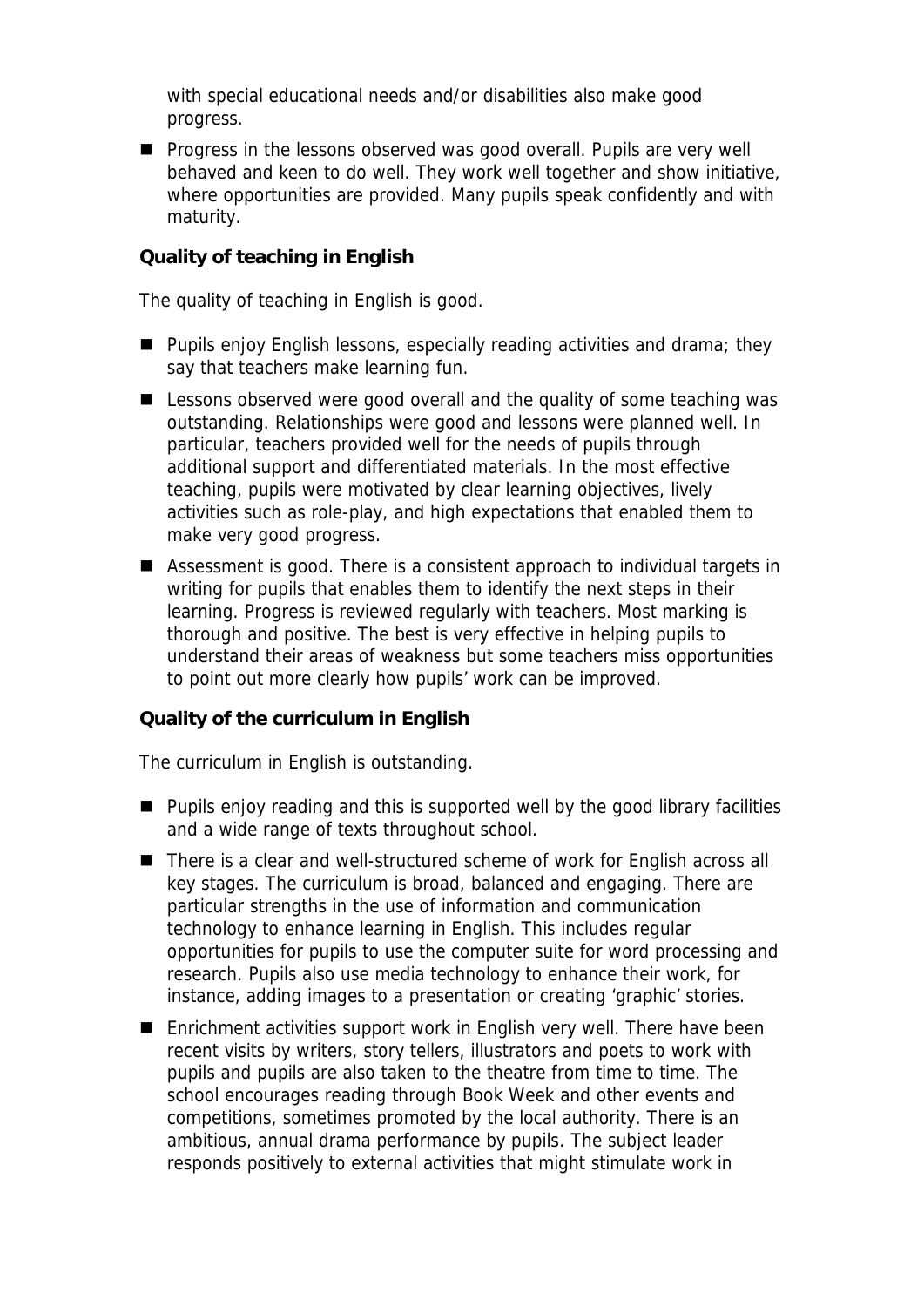English. For example, pupils took part in, and won, a national writing competition linked to the stories of Hans Christian Andersen.

- Links with other subjects are planned well and provide support for the development of pupils' literacy, for example, through good-quality extended writing in history or religious education.
- The school operates a good programme of additional support for pupils who need extra help.

**Effectiveness of leadership and management in English**

The effectiveness of leadership and management in English is outstanding.

- The subject leader is knowledgeable and enthusiastic. She models very good practice in her own teaching and sets high expectations.
- The English policy is detailed and helpful. It establishes a clear sense of direction for work in English. Self-evaluation is secure and accurate. An annual programme of monitoring activities provides good evidence about teaching, learning, planning and pupils' writing as well as gaining insight into pupils' attitudes towards English. These activities are used well to extend effective teaching and learning. This very thorough programme contributes to a focused and clear improvement plan in English that identifies a realistic and appropriate series of actions for developing writing.
- The school evaluates the impact of its intervention programme effectively and makes appropriate changes as a result. This process is managed well.
- Guidance is provided for parents in supporting reading and writing at home. In addition, the school is beginning to develop its website as a resource to help pupils develop their independent work in English outside school.

## **Spelling and handwriting**

The school has a clear handwriting policy, supported by regular handwriting sessions for younger pupils. Standards of handwriting and presentation are mostly good and intervention is provided for individual pupils where necessary. The school is currently reviewing its approach to spelling following the publication of new materials by the National Strategy. At present, spelling rules and patterns are taught explicitly across the school. Some teachers make use of spelling books for pupils and differentiated tests. Correction of mistakes through marking is variable. Teachers and pupils do not routinely follow up spelling mistakes in pupils' work.

**Areas for improvement, which we discussed, include:**

 $\blacksquare$  improving standards in writing, especially for boys at the higher levels.

I hope these observations are useful as you continue to develop English in the school.